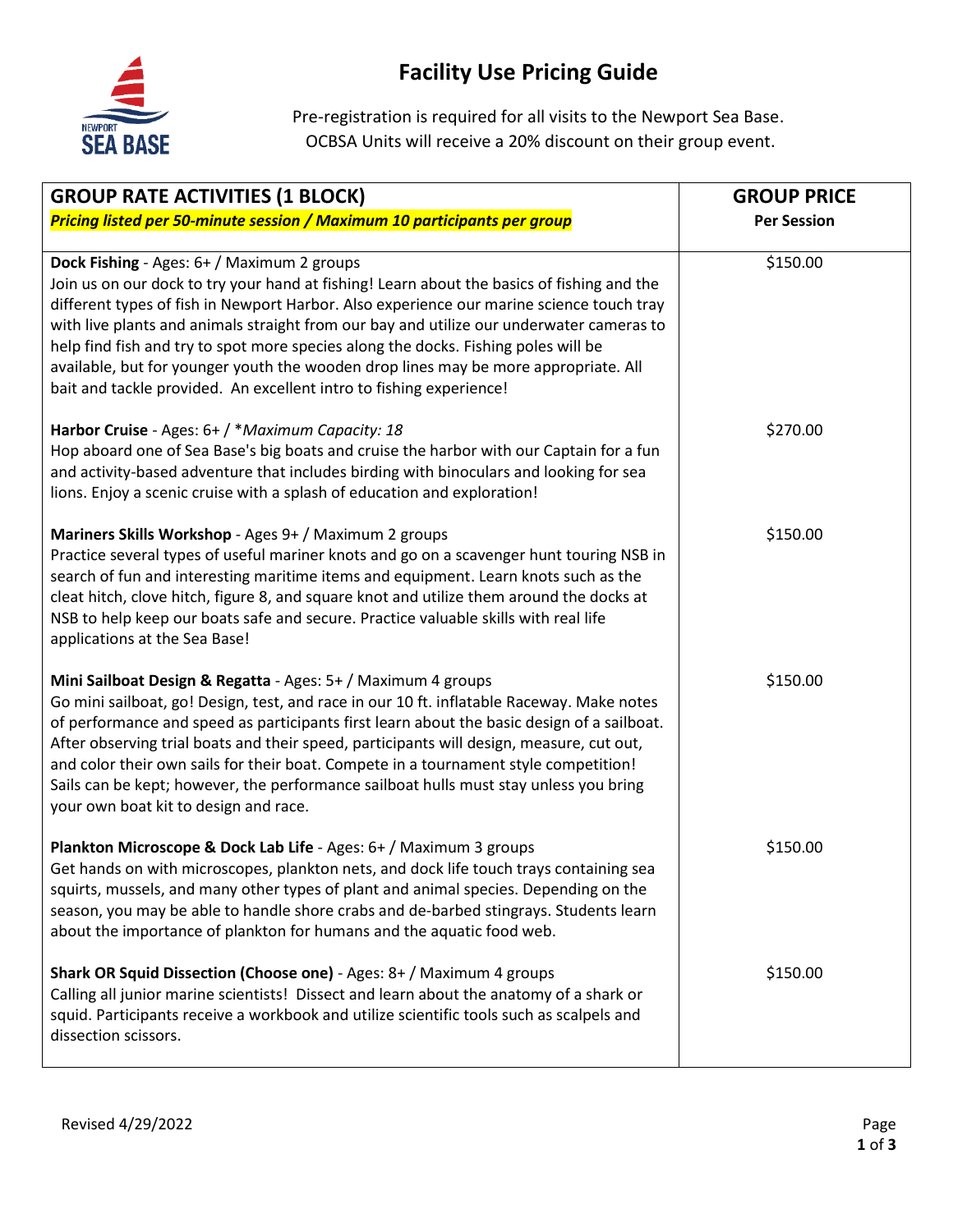| <b>GROUP RATE ACTIVITIES (2 BLOCKS)</b>                                                                                                                                                                                                                                                                                                                                                                    | <b>GROUP PRICE</b> |
|------------------------------------------------------------------------------------------------------------------------------------------------------------------------------------------------------------------------------------------------------------------------------------------------------------------------------------------------------------------------------------------------------------|--------------------|
| Pricing listed per 1-hour and 45-minute session / Maximum 10 participants per group                                                                                                                                                                                                                                                                                                                        | <b>Per Session</b> |
| <b>Canoeing</b> - Ages: 6+ / Maximum 1 group<br>Learn proper techniques and strokes, as well as the specific parts of the paddle craft and<br>paddle. Instructors will provide a guided harbor tour through popular routes or choose<br>your own route with our instructors following closely behind. Participants 6-7 years old<br>must paddle in tandem with a partner who is 11+ years old or a parent. | \$300.00           |
| Kayaking - Ages: 6+ / Maximum 4 groups<br>Learn proper techniques and strokes, as well as the specific parts of the paddle craft and<br>paddle. Instructors will provide a guided harbor tour through popular routes or choose<br>your own route with our instructors following closely behind. Participants 6-7 years old<br>must paddle in tandem with a partner who is 11+ years or a parent.           | \$300.00           |
| Stand Up Paddle Boarding (SUP) - Ages: 10+ / Maximum 2 groups<br>Learn proper techniques and strokes as well as the specific parts of the paddle craft and<br>paddle. Instructors will provide a guided harbor tour through popular routes or choose<br>your own route with our instructors following closely behind.                                                                                      | \$300.00           |

| <b>GROUP RATE ACTIVITIES (3 BLOCKS)</b>                                                                                                                                          | <b>GROUP PRICE</b> |
|----------------------------------------------------------------------------------------------------------------------------------------------------------------------------------|--------------------|
| Pricing listed per 2-hour and 45-minute session / Maximum 10 participants per group                                                                                              | <b>Per Session</b> |
|                                                                                                                                                                                  |                    |
| <b>Bay Fishing</b> - Ages: $10+ /$ Maximum 1 group                                                                                                                               | \$490.00           |
| Hop aboard the NSB Fishing Boat and hit the hot spots for the best catch around                                                                                                  |                    |
| Newport Harbor! Learn which equipment to use for various kinds of fish and how to best                                                                                           |                    |
| rig your tackle. We provide fishing rods, tackle, bait, and expert instructors to guide you!<br>Bay Fishing is catch and release.                                                |                    |
| NOTE: Anglers ages 16 and up must carry a valid California Fishing License (Purchase                                                                                             |                    |
| online or at a tackle shop. Fishing license not available at Newport Sea Base).                                                                                                  |                    |
|                                                                                                                                                                                  |                    |
|                                                                                                                                                                                  | \$490.00           |
| <b>Sailing</b> - Ages $7+ /$ Maximum 2 groups                                                                                                                                    |                    |
| This is a Beginner-Intermediate private group lesson with 3-4 people per sailboat. Spend<br>a day harnessing the power of the wind. Learn how to rig your own boat, sail upwind, |                    |
| downwind, and learn the basics to maneuver your sailboat around the harbor with an                                                                                               |                    |
| experienced US Sailing Level Certified Instructor coaching you all along the way ensuring                                                                                        |                    |
| safety and fun.                                                                                                                                                                  |                    |
|                                                                                                                                                                                  |                    |
|                                                                                                                                                                                  |                    |